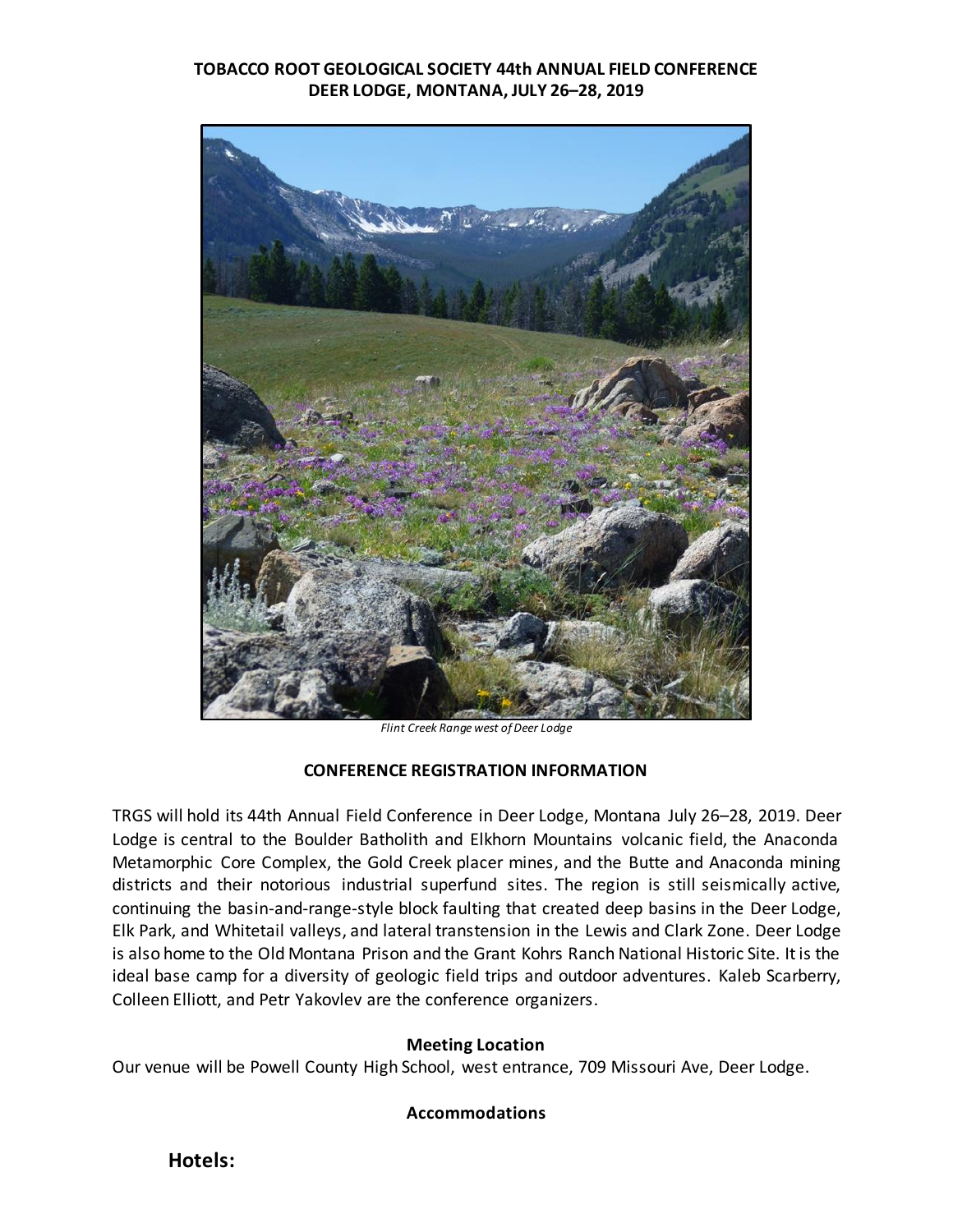Western Big Sky Inn 210 N Main St, Deer Lodge, MT 59722 (406) 846-2590

Travelodge by Wyndham Deer Lodge Montana 1150 N Main St, Deer Lodge, MT 59722 (406) 545-2858

Budget Inn 809 Main St, Deer Lodge, MT 59722 (406) 846-2810

## **Campgrounds:**

Indian Creek Campground 745 Maverick Ln, Deer Lodge, MT 59722 (406) 846-3848 <http://indiancreekcampground.net/>

Deer Lodge KOA 330 Park St, Deer Lodge, MT 59722 (406) 846-1629 <https://koa.com/campgrounds/deer-lodge/>

Bernie & Sharon's Riverfront RV Park Garrison MT, 11 miles north of town <http://www.riverfrontrvparkmt.com/>

Racetrack Campground Deer Lodge National Forest 12 miles south and west of town <https://www.fs.usda.gov/recarea/bdnf/recarea/?recid=5746>

Lost Creek State Park 30 miles south and west of town <http://stateparks.mt.gov/lost-creek/>

### **2019 Deer Lodge CONFERENCE SCHEDULE**

#### **Friday, July 26, 2019**

7– 8AM: On-site registration at the Powell County High School. Posters can be mounted on display boards.

9AM–Noon: Business Meeting & Morning Talks

Noon–6PM: Field Trips, departing from the west parking lot at Powell County High School. Sack lunches provided with field trip fee.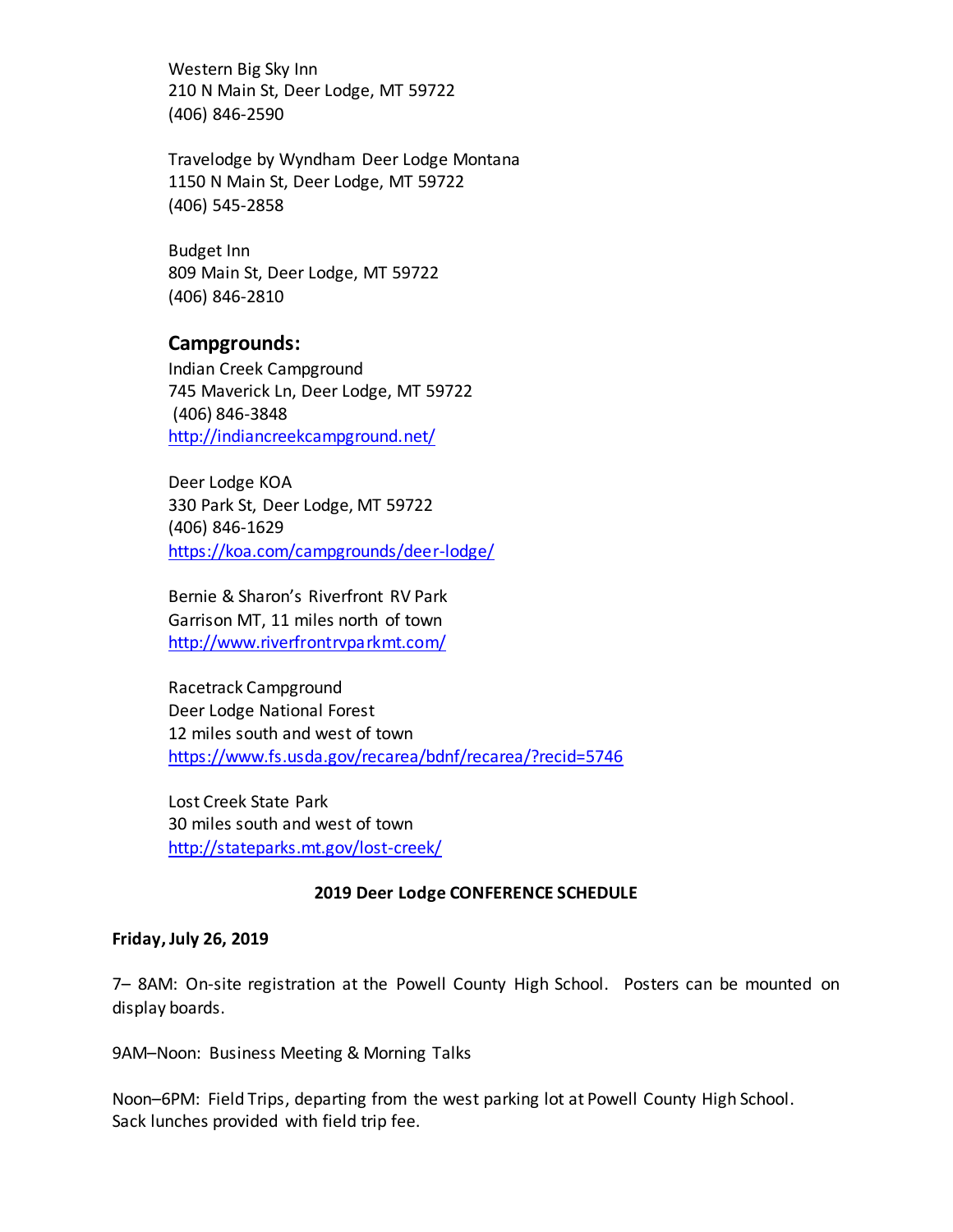**Trip A1:** Champion Mine and Elkhorn Mountains volcanic field. **Trip A2:** The death and rebirth of Silver Bow Creek

Evening: Dinner on your own.

#### **Saturday, July 27, 2019**

7 – 8AM: Breakfast and sack lunch assembly. Powell County High School

8AM- 6PM: Field Trips, departing from the west parking lot at Powell County High School.

- **Trip B1:** Geology along the western contact between the Boulder Batholith and the Lower and Middle members of the Elkhorn Mountains volcanic field
- **Trip B2:** Multiphase extension in the hangingwall of the Anaconda Detachment Zone
- **Trip B3:** Avon Volcanic Field

Catered BBQ Dinner 6 p.m. – 8 p.m. Location TBA

#### **Sunday, July 28, 2019**

7 – 8AM: Breakfast and sack lunch assembly. Powell County High School

8AM- 6PM: Field Trips, departing from the west parking lot at Powell County High School.

**Trip C1:** Geology along the eastern contact between the Boulder Batholith, the Elkhorn Mountains Volcanic field, and Cretaceous – Paleozoic sedimentary rocks **Trip C2:** Ringing Rocks **Trip C3:** Anaconda Metamorphic Core Complex

Dinner on your own.

Watch the TRGS webpage [\(http://trgs.org\)](http://trgs.org/) or the TRGS Facebook page Tobacco Root Geological [Society -](https://www.facebook.com/Tobacco-Root-Geological-Society-TRGS-122679619013/?ref=br_rs) TRGS for updates.

Questions about the field conference or accommodations should be directed to the conference organizers:

Colleen Elliott [celliott@mtech.edu](mailto:celliott@mtech.edu) (406)496-4143

Petr Yakovlev pyakovlev@mtech.edu (406)496-4890

Contact Sandy Underwood [\(SandyUnderwood903@hotmail.com\)](mailto:SandyUnderwood903@hotmail.com) if you are interested in helping out at the conference.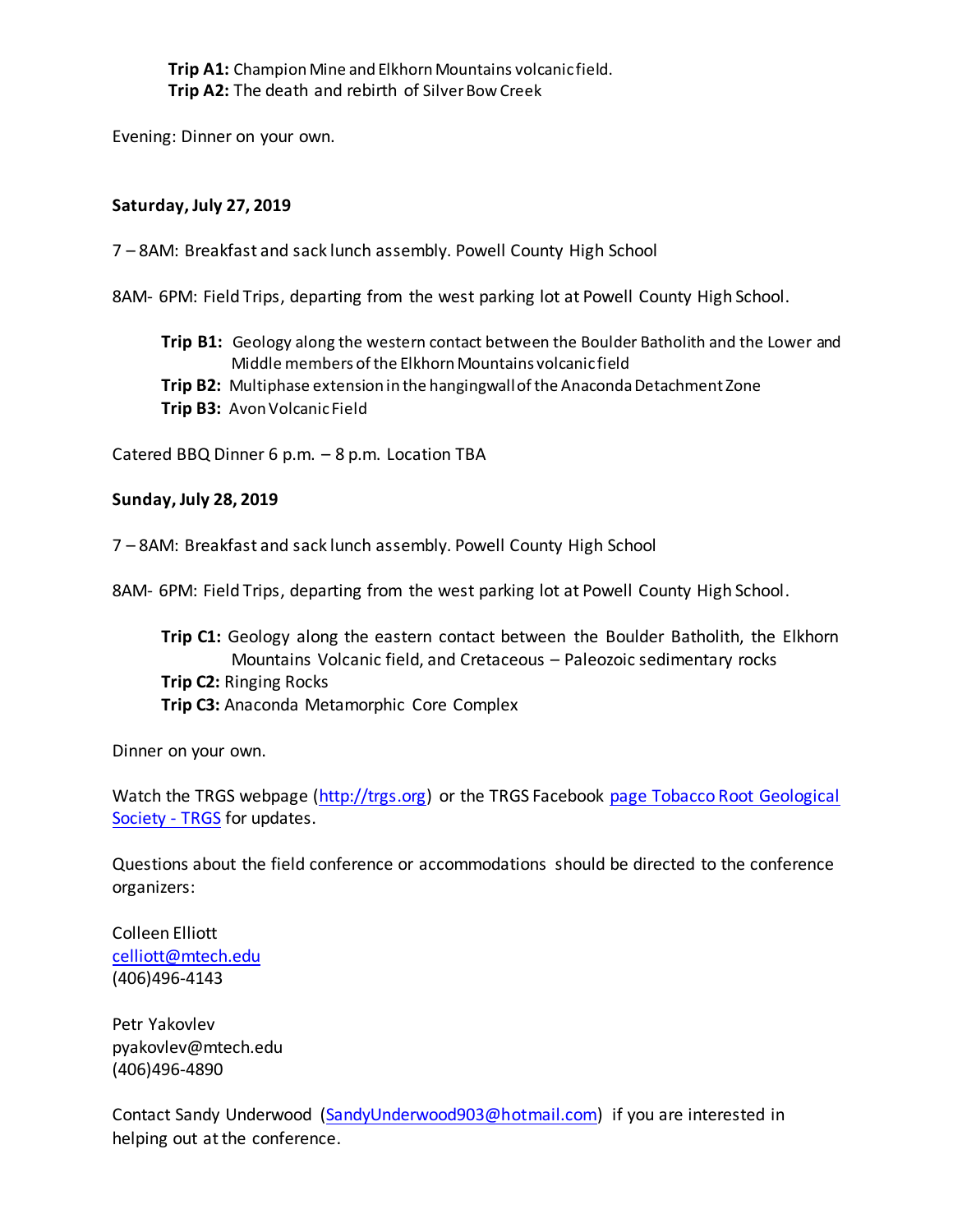#### **REGISTRATION**

**REGISTER BY MAIL:** Complete the enclosed registration form and pay by check (**postmark by July 6**) send a check to Tobacco Root Geological Society, P.O. Box 118, Butte, Montana 59703- 0118 for registration fees.

**\*\*\*OR\*\*\***

**REGISTER ONLINE\*: Online registration opens on June 19 th at trgs.org.** After registration opens, complete the online registration form\* and send a check to Tobacco Root Geological Society, P.O. Box 118, Butte, Montana 59703-0118 for registration fees **OR** pay by PayPal. Please be sure to print your completed registration form before you submit your responses. Please complete the online registration form **no later than July 12**.

### **\*Preferred method of registration.**

**Registration deadlines allow us an accurate count for meals and field trips. Meals cannot be guaranteed if registration forms are not submitted by the deadlines. We thank you for your assistance with this!**

All field trip participants, including leaders, must register for the conference. Field trip leaders do not need to pay for the field trip(s) they are leading. Field trip registration includes a lunch. Please note that there are two places on the form where you can contribute to the scholarship fund of the TRGS – by purchasing a conference T shirt or by making a direct contribution to scholarships.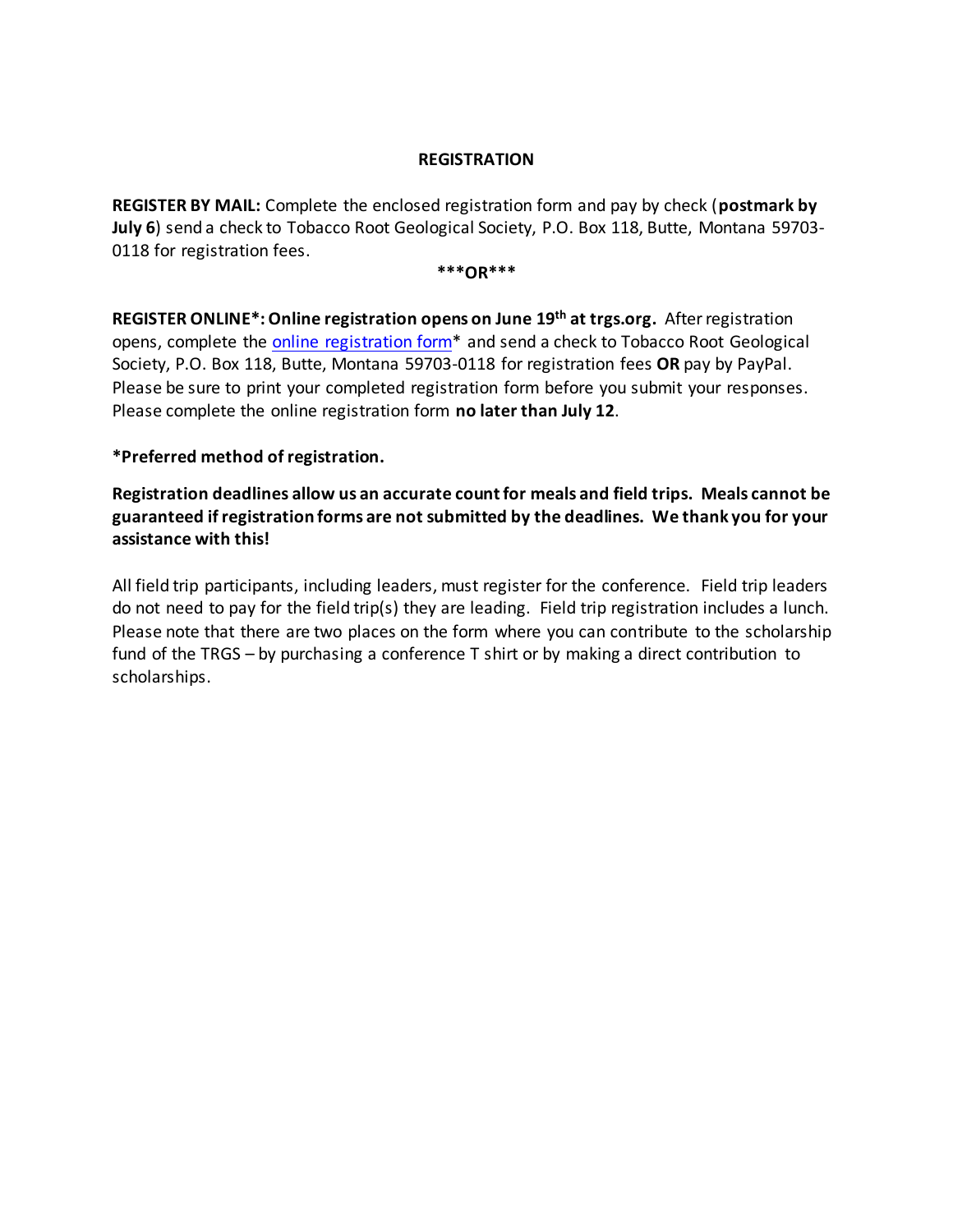## **MAIL-IN CONFERENCE REGISTRATION FORM**

| Please send form with check made out to Tobacco Root Geological Society to:                                                                                                                                  |               |                    |  |  |
|--------------------------------------------------------------------------------------------------------------------------------------------------------------------------------------------------------------|---------------|--------------------|--|--|
| Tobacco Root Geological Society, P.O. Box 118, Butte, Montana 59703-0118                                                                                                                                     |               |                    |  |  |
| Attendee Name:                                                                                                                                                                                               |               |                    |  |  |
| Attendee Address:                                                                                                                                                                                            |               |                    |  |  |
|                                                                                                                                                                                                              |               |                    |  |  |
|                                                                                                                                                                                                              |               |                    |  |  |
| Phone:                                                                                                                                                                                                       |               |                    |  |  |
| Email:                                                                                                                                                                                                       | <b>Number</b> | <b>Amount Paid</b> |  |  |
| <b>Conference Registration</b>                                                                                                                                                                               |               |                    |  |  |
| 1. Professional<br>\$50                                                                                                                                                                                      |               | \$                 |  |  |
| 2. Student<br>\$30                                                                                                                                                                                           |               |                    |  |  |
| <b>Meals</b>                                                                                                                                                                                                 |               |                    |  |  |
| <b>Breakfast Friday Morning</b><br>\$8.00                                                                                                                                                                    |               | \$                 |  |  |
| <b>Breakfast Saturday Morning</b><br>\$8.00                                                                                                                                                                  |               | \$                 |  |  |
| <b>BBQ Dinner Saturday Night</b><br>\$20.00                                                                                                                                                                  |               | \$                 |  |  |
| <b>Breakfast Sunday Morning</b><br>\$8.00                                                                                                                                                                    |               | \$                 |  |  |
| Sack lunches and beverages are included in the cost of field trips (\$15/trip)<br>ONE TRIP PER DAY MAXIMUM (A-Friday, B-Saturday, C-Sunday trips)                                                            |               |                    |  |  |
| Trip A1: Champion Mine and Elkhorn Mountains Volcanics (McDonald<br>and Scarberry)                                                                                                                           |               | \$                 |  |  |
| Trip A2: Silverbow Creek Restoration (Griffin)                                                                                                                                                               |               | \$                 |  |  |
| Trip B1: Field Guide to the geology along the western contact between<br>the Boulder Batholith and the Lower and Middle members of the<br>Elkhorn Mountains volcanic field. (Scarberry, Coppage and English) |               | \$                 |  |  |
| Trip B2: Hanging Wall of the Anaconda Detachment (Elliott)                                                                                                                                                   |               | \$                 |  |  |
| Trip B3: Avon Volcanic Field (Mosolof)                                                                                                                                                                       |               | \$                 |  |  |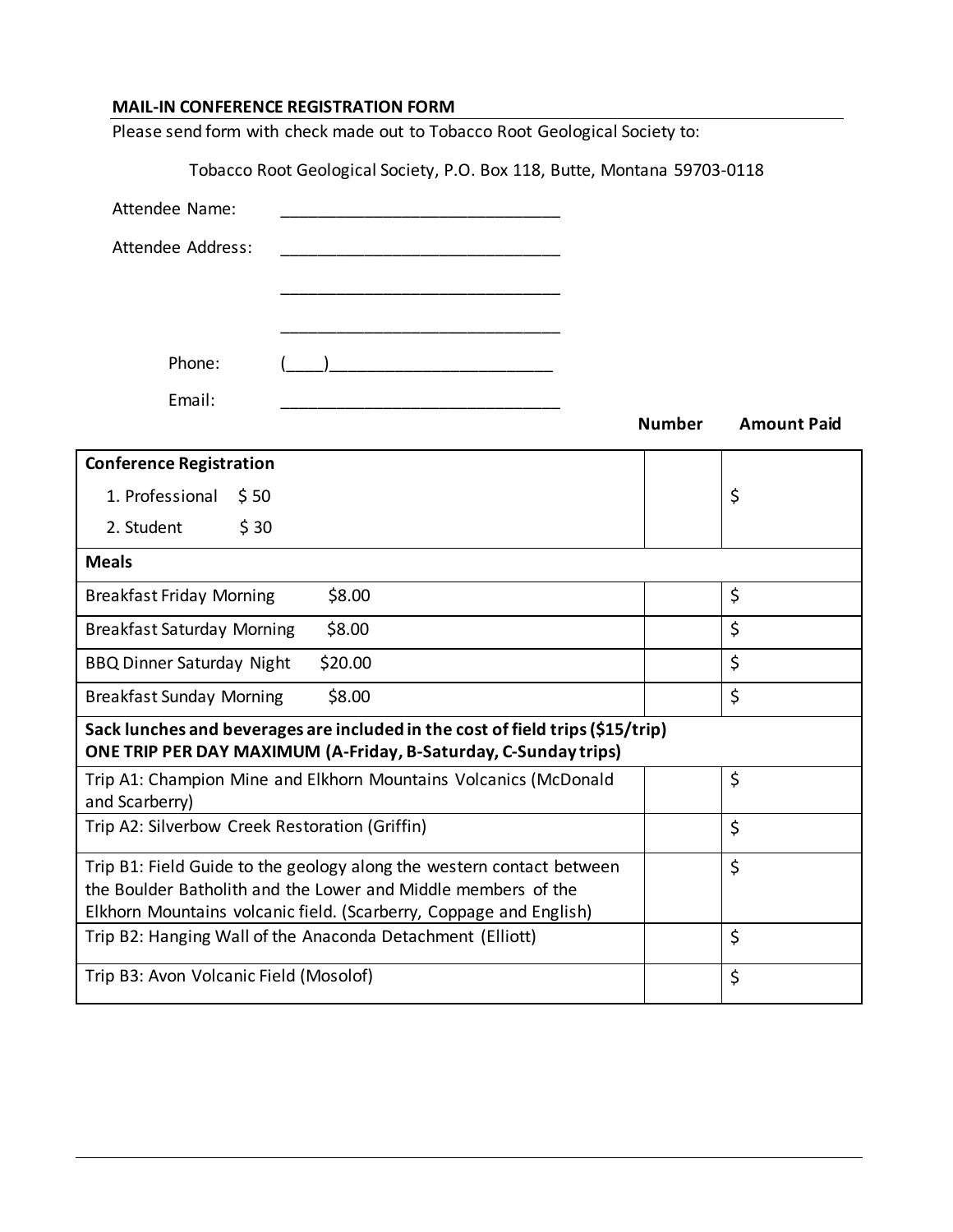| Trip C1: Field Guide to the geology along the eastern contact between<br>the Boulder Batholith, the Elkhorn Mountains Volcanic field, and<br>Cretaceous - Paleozoic sedimentary rocks (Scarberry, Gammons and |  |
|---------------------------------------------------------------------------------------------------------------------------------------------------------------------------------------------------------------|--|
| Kallio)                                                                                                                                                                                                       |  |
| Trip C2: Ringing Rocks (Yakovlev)                                                                                                                                                                             |  |
| Trip C3: Anaconda Metamorphic Core Complex Field Trip (Kalakay)                                                                                                                                               |  |
| Field Conference T-shirt, please specify number and size, \$15/each                                                                                                                                           |  |

### **TOTAL CONFERENCE FEES**  $\begin{matrix} 5 \end{matrix}$

## **DONATIONS (Optional)**

# **Complete this portion of the registration form if you wish to MAKE A DONATION to the TRGS Scholarship fund. PLEASE SPECIFY ALLOCATION(S) BELOW.**

| <b>TRGS Scholarship</b> for field-based projects in the northern Rocky Mountains.<br>Preference given to mapping projects in Montana, Idaho, and northern Wyoming.<br>Based in part on need, the scholarship is expected to be used for field expenses.                                                                                                                                                                                                                                                                 | \$ |
|-------------------------------------------------------------------------------------------------------------------------------------------------------------------------------------------------------------------------------------------------------------------------------------------------------------------------------------------------------------------------------------------------------------------------------------------------------------------------------------------------------------------------|----|
| Please indicate: to grow the TRGS endowment OR to spendable funds                                                                                                                                                                                                                                                                                                                                                                                                                                                       |    |
| Harrison Scholarship In memory of Jack Harrison and made possible by a<br>generous endowment from Jack to the TRGS, awards go to students working on<br>any project involving Precambrian rocks. Based in part on need, this award can<br>only be used for field expenses.                                                                                                                                                                                                                                              | \$ |
| Please indicate: to grow the Harrison endowment OR to spendable funds                                                                                                                                                                                                                                                                                                                                                                                                                                                   |    |
| Foster Scholarship (This is not an endowment, all contributions are spendable)<br>Given in memory of Michael Thompson Foster, to students, researchers, or<br>explorationists who best exemplify the prospector ethic. Criteria are a<br>demonstrated interest and ability in mineral exploration, field research, or<br>economic pursuits which advance our knowledge of mineral commodities and<br>public commitment to responsible mining. Supported by generous grants from<br>Rob Foster and additional donations. | \$ |
| M. Dean Kleinkopf Scholarship (This is not an endowment, all contributions are<br>spendable)<br>Given in memory of Dean Kleinkopf, for geophysical and geologic investigations<br>in the northern Rocky Mountains. Supported by an initial grant from Nancy<br>Kleinkopf and additional donations.                                                                                                                                                                                                                      | \$ |